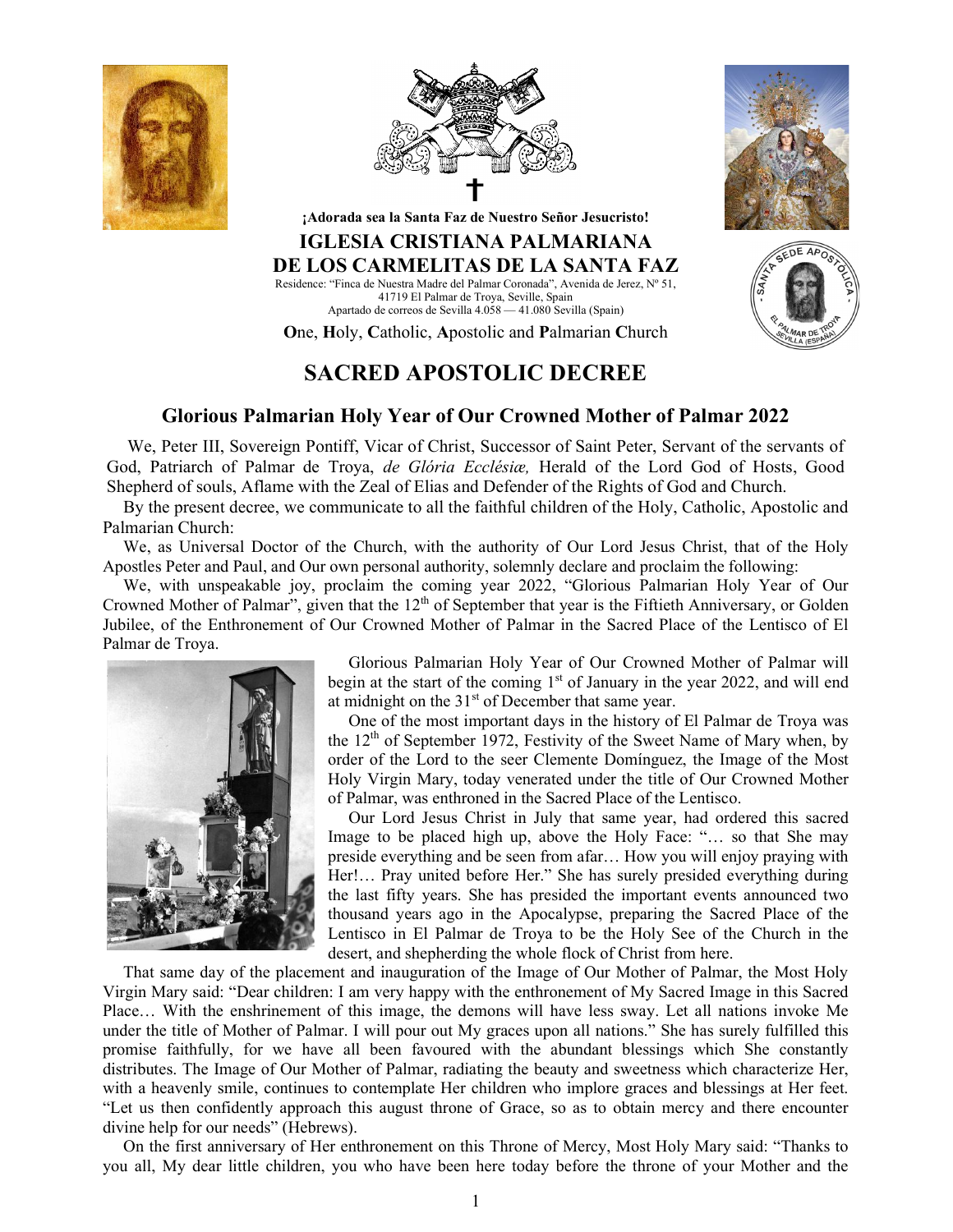Sacred Face of your God and Lord; for this is the authentic, real and true place where, from the  $30<sup>th</sup>$  of March 1968, I chose to make Myself visible to several creatures, and this is the exact place for prayer, penance and recollection, as tribute and thanksgiving to Heaven for having chosen it… Around My Image under the Sweet



Title of Mother of El Palmar, I will grant special graces to you and to your families and friends."

The First Apparition was "in this Place, which is the exact spot where I wanted to become visible, where so many have seen Me here. And nonetheless, because of human pride and conceit, people gather around a tree, with their backs turned to this Most Sacred Place… The important thing is that the Sacred Face of your God and Saviour and the Image of your Mother are here… What are Images for, My little children? To venerate, in them, Her whom they represent… Honour the place that your Mother has chosen… So keep united and in prayer. And when you come to this Sacred Place, know that your place for prayer is here, before the Throne of your Mother… to honour the Place which She has chosen… The principal, special and authentic Place for prayer is before the Sacred Face of Our Lord Jesus Christ and before the Throne of your Mother of Palmar. Come frequently, My little children, all who can… Come frequently to where you will receive Light to press on in the days which are approaching…"

The following year, 1974, on the same date, the Most Holy Virgin Mary said: "My dear children: Thanks to you all for this visit on so great and so lovely a day: The 12<sup>th</sup> of September, day of My Sweet Name. And, besides, on this day two years ago, My Image under the Sweet Title of Mother of Palmar was enthroned. Today is a day of great happiness to have all My children here. O My beloved children! How happy I am to be with you, to hear your prayers, your devotions, your worries, your problems! Here is My Motherly Heart, open to you all. I, your Heavenly Mother, ever ready to intercede for all My children. I constantly pray to the August Trinity for all My children. I give you thanks for this gathering, for this fraternity, around your Mother."

In September 1975, Our Lord Jesus Christ told the faithful who had come for the Festivity of the Sweet Name of Mary and Third Anniversary of the Enthronement of the Image of Our Mother of Palmar in the Place of the Lentisco: "Thanks to this pilgrimage… My Heart is content today, because of this consolation from



these beloved little children. My Heart is full of gladness, beats strongly full of love for you. The love I hold for you is so great that My Heart leaps for joy! O beloved little children… I am also pleased with all in general for your presence in this Sacred Place. With everyone! How much reparation in this Sacred Place! How greatly the Wrath of the Father is placated by your prayers, your sacrifices, your penances! Here is the Cathedra of the World, the Light for the World, the Beacon in the Church… Here is the Light, the Beacon, the Star for the world. Thanks to you all, for your simplicity in acknowledging this Cathedra of Light for the Church and for the world. How many of the wise still do not accept this Place! How many of the prudent still do not come to this Sacred Place! Poor fools! They know not what they do! Some day it will be late to come to this Sacred Place! When they come everything will be over! Blessed are you who enjoy this happiness! Despite your weaknesses and your defects, you have simplicity of heart; otherwise you would not be here in this field. Thanks to you all, My Heart is consoled, My Face receives reparation and the Father is placated. And above all you have a special seal: the love you profess for the Most

Holy Virgin Mary. It is a seal which sets you apart amid the world; with your defects, your weaknesses, your imperfections; but you love Mary, and She will gradually perfect you. Trust in Her, She is your Mother! The Mother of Palmar will reign in all nations, one day not far distant. And this will be attained by your prayers and your sacrifices. One day it was promised that people from all nations would come to this Sacred Place. That promise is being fulfilled. Others too will be fulfilled. The World will bend its knees before the Sacred Place of El Palmar de Troya: the Greatest Place of Apparitions that ever was, is and shall be, if you remain in Grace. It is not fanaticism on your part. It is a truth. The Most Important of all Places of Apparitions and of all Sanctuaries in the world, because the Most High so wills. Let man be silent when God acts… I want this